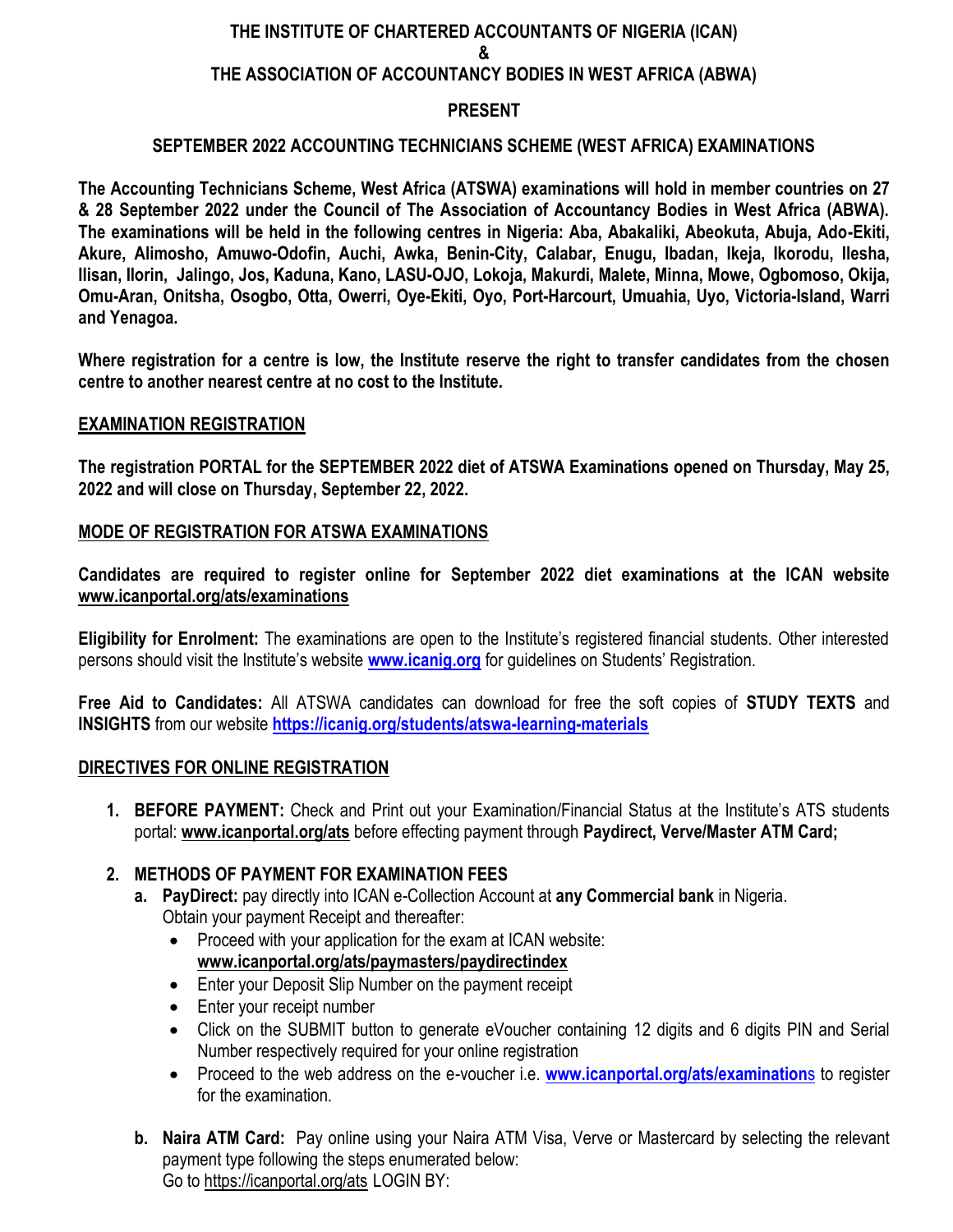- Entering your registration number and password to view your Examination and Financial Status if you have previously set up your account.
- If you have not set up your account, click on **"New Student Registration"** to create a **"Password"**.
- Click pay **ICAN** and select **"WebPay"** and click on "**New Payment**".

### **3. ON-LINE REGISTRATION:**

# **a) Requirements:**

- **❖** Scan a copy (JPEG format, 20kb maximum file size) of your **passport photograph** (white background) for the online registration before commencement of online examination registration.
- Scan a copy of your signature. (JPEG format, 20kb maximum file size)

## **b) Procedures:**

- Complete the Online form at ICAN website:<https://icanportal.org/ats> and click on **submit**.
- Print the following after clicking on **submit**:
	- i. Completed online examination enrolment form;
- ii. Examination Time table, centres and their addresses;
- iii. Examination offences and disciplinary measures;
- iv. Examination warning to all candidates

Note that (iii) and (iv) above must be read thoroughly and understood by candidates as they will be strictly applied

- 4. Visit the website three days after online submission of the examination enrolment form to confirm your enrolment using your PIN, SN generated and Student's registration number at <https://icanportal.org/ats>
- 5. Candidates are advised to download their examination dockets from the Institute's website 3 days to the examinations dates.

# **IMPORTANT NOTICE**

- a. The registration period for the examination is between Thursday, May 25, 2022 and Thursday, September 22, 2022.
- b. Candidates are warned in their own interest not to bring **MOBILE/GSM PHONES**, Electronic Gadgets or Programmable devices into the Examination hall. Anyone found violating this instruction will be stopped from continuing with the examination and the paper will be cancelled.
- c. Candidates are warned that all kinds of **WRISTWATCHES (DIGITAL/ANALOG)** are not allowed into the examination hall.
- d. Candidates are discouraged from bringing valuables items into the examination centres, hence; any loss would be at their own risk and the Institute will not be liable for any loss of personal items.
- e. Candidates who have applied for EXEMPTION from any level of the examination are advised to confirm that their applications are successful before making payment for the examinations.
- f. Candidates are not permitted to apply for **EXEMPTION** and **EXAMINATION** at the same time.
- g. **NO REFUND WILL BE MADE ONCE EXAMINATION FEE IS PAID**.
- h. Deferment of September 2022 examinations application will not be entertained.
- i. Candidates may not have access to the examination website after Thursday, September 22, 2022 afternoon.
- j. Application for change of examination centres will not be processed after 12noon on Thursday, September 22, 2022
- k. Candidates are to ensure the accuracy of the information on their forms. The passport photographs must be the true semblance of the applicants and must be of white background.

**Candidates may seek assistance by contacting the ICAN Help Desk through the following telephone numbers and e-mail addresses: 01-2912745, 01-2912821 (IT HELP DESK), 09053847512-4 (Reception), 09053847528 (ATSWA Direct Line), 08037146126, 08034928859, 08062599572 and 08028370033 [phd@ican.org.ng](mailto:phd@ican.org.ng) or [atsexam@ican.org.ng](mailto:atsexam@ican.org.ng)**